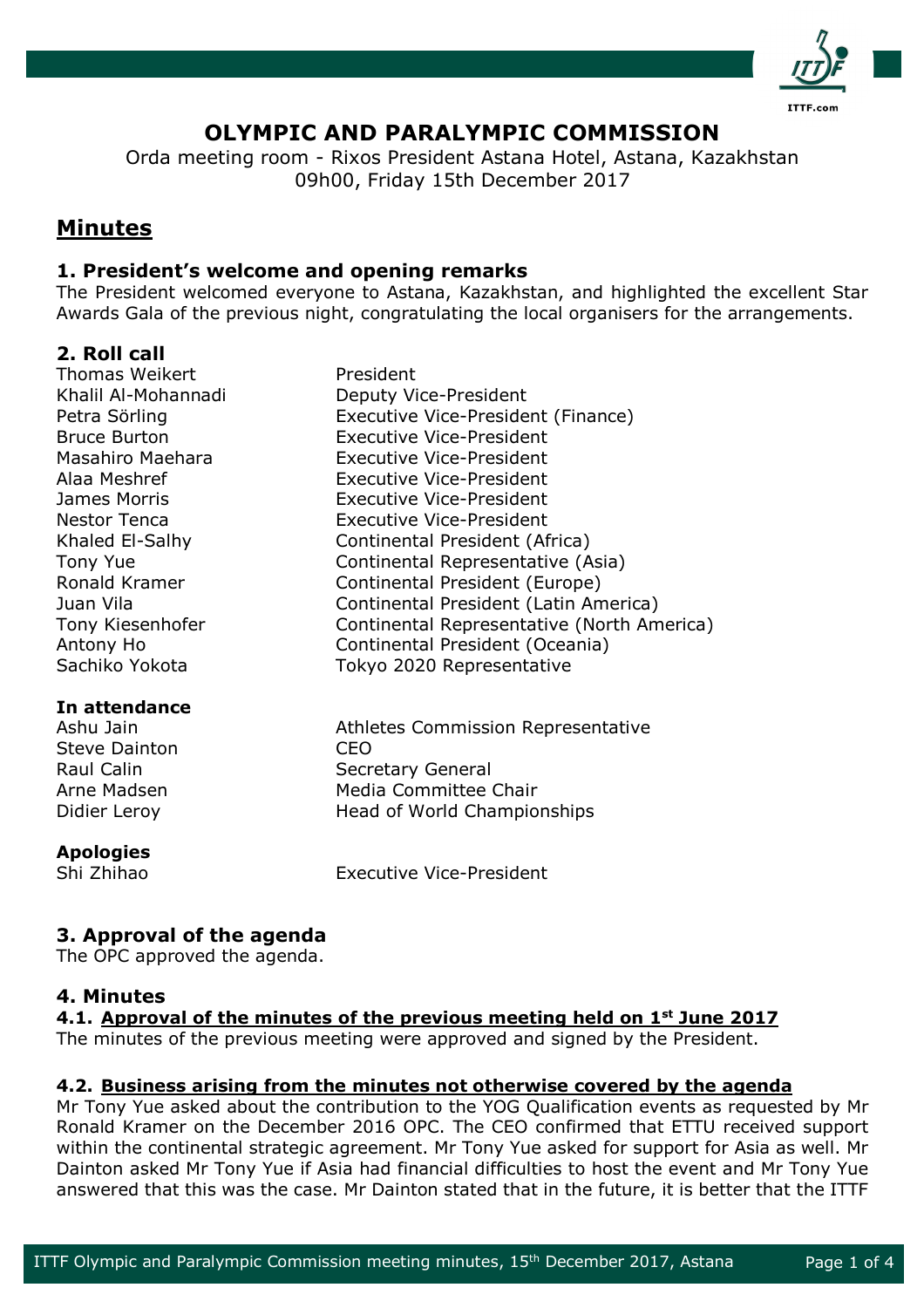

organizes the event, to avoid these financial problems for the ATTU. Mrs Sorling stated that any support given in the future should be equal for all organizes and not case by case.

## **5. Youth Olympic Games update**

#### **5.1. Qualification events**

The Secretary General reported that 5 out of the 6 continental qualification tournaments have been completed and all qualified athletes have been confirmed by their NOC's. The last continental qualification event to be held in Las Vegas, USA, on 17th December.

The Road to Buenos Aires series will start in February 2018 and in general all is running smoothly in terms of qualification events.

#### **5.2. Universality**

The IOC informed the ITTF about the Universality places having been allocated to BLZ and NGR in men and to FIJ and SMN in women.

#### **5.3. Youth Umpires' Project**

The SG reported about the process of selection, following the model initiated in Singapore 2010 and continued in Nanjing 2014. A group of 16 candidates has been pre-selected and from those 16 candidates will be coming the final nominations for Buenos Aires together with local umpires from Argentina.

## **6. Tokyo 2020 Olympic Games**

#### **6.1. Request for extra events update**

The Secretary General reported on the extra event request (Mixed Doubles) that was accepted by the IOC on the 9<sup>th</sup> of June for the Tokyo 2020 program, and thanked Mrs Sachiko Yokota and Mr Masahiro Maehara for their support.

The President and Mr Kiesenhofer thanked the SG for the work done in this area.

#### **6.2. Olympic Team Format working group results**

A working group was established to study the format of play for the team event at the Olympic Games following the mandate of the OPC meeting in June.

Mr Tony Yue pointed that the ATTU was not informed of the ongoing work of the Working Group and that in the future he would appreciate an earlier communication of the matters being discussed, because receiving the information only at the meeting he is not in a position to share with the technical experts of Asia. The SG noticed the request of Mr Tony Yue.

After the work done by the working group, the following system was proposed:

Match 1: BC vs YZ Match 2: A vs X Match 3: C vs Z Match 4: A vs Y Match 5: B vs X

With the only open question on whether the number 1 of each team should be fixed (according to the WR) or should be let up to the decision of the coach. After some deliberations it was agreed that the decision should be let up to the decision of the coach.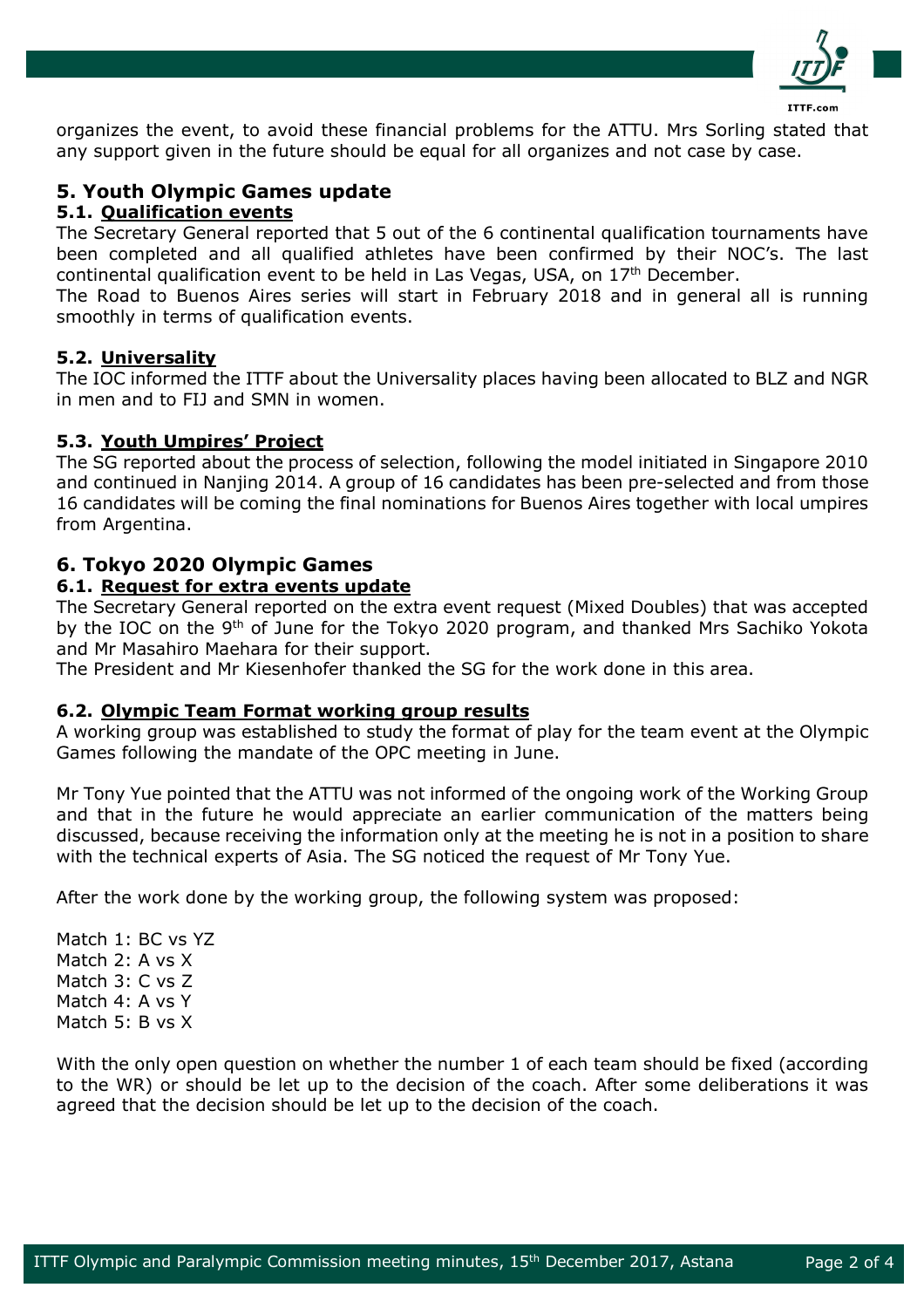

#### **1-OPC-20171215**

The OPC approved to propose to the ITTF Executive Committee the use of the system above presented at the Team World Cup in London, and following the assessment of the outcome, to decide the format of play for the team events at Tokyo 2020 Olympic Games during the OPC meeting to be held in Halmstad.

#### **6.3. Qualification System working group results**

Mr Tony Kiesenhofer, chair of the working group, reported on the work being done by the during the past few months. At the same time, he felt that it would be good for the OPC to consider more than one alternative, being that the reason of the second option presented to them the day before.

A similar remark in regard to request anticipated information was raised by Mr Yue and the meeting noted it for the future.

A detailed debate over the two propositions was held, and following the contributions from all members, the CEO suggested to combine "the best of both options" and to try to find a compromise that would be to the satisfaction of the OPC members.

After discussing the technical aspects and implications, it was agreed the framework of the qualification system, and that a document with the technical details should be distributed to all OPC members asking for their feedback prior to the presentation to the IOC Summer Sports Department in January, for their ratification at their IOC Executive Board meeting on 3rd February 2018 in Pyeongchang.

#### **2-OPC-20171215**

The OPC approved the framework of the qualification system for Tokyo 2020 pending of ratification of the details via email by the OPC members.

## **6.4. Schedule**

The SG explained that the ITTF has made a proposition to Tokyo 2020 to have thirteen (13) days of competition over a period of fourteen (14) days. This would allow to have a day of rest for the athletes between the individuals and the team events. The recommended system has been discussed with Olympic Broadcasting Services and will avoid as much as possible clashes with Badminton. The ITTF will wait the feedback from Tokyo 2020.

#### **6.5. Appointment of second Technical Delegate**

The SG, on the behalf of the Executive Vice-President with the Olympic Games portfolio, Mr Shi Zhihao, proposed to the OPC the appointment of Prof. Chan Cheong-ki as the second Technical Delegate for the Tokyo 2020 Olympic Games. The proposition was accepted unanimously.

#### **2-OPC-20171215**

The OPC approved the appointment of Prof. Chan Cheong-ki as the Technical Delegate for the Tokyo 2020 Olympic Games.

## **7. Tokyo 2020 Paralympic Games**

## **7.1. Request for extra events update**

The Secretary General reported on the two extra events (split of Women Team classes 6-10 into Women Team classes 6-8 and Women Team classes 9-10 and split of Men Team classes 6-8 into Men Team classes 6-7 and Men Team class 8), that was accepted by the IPC in their